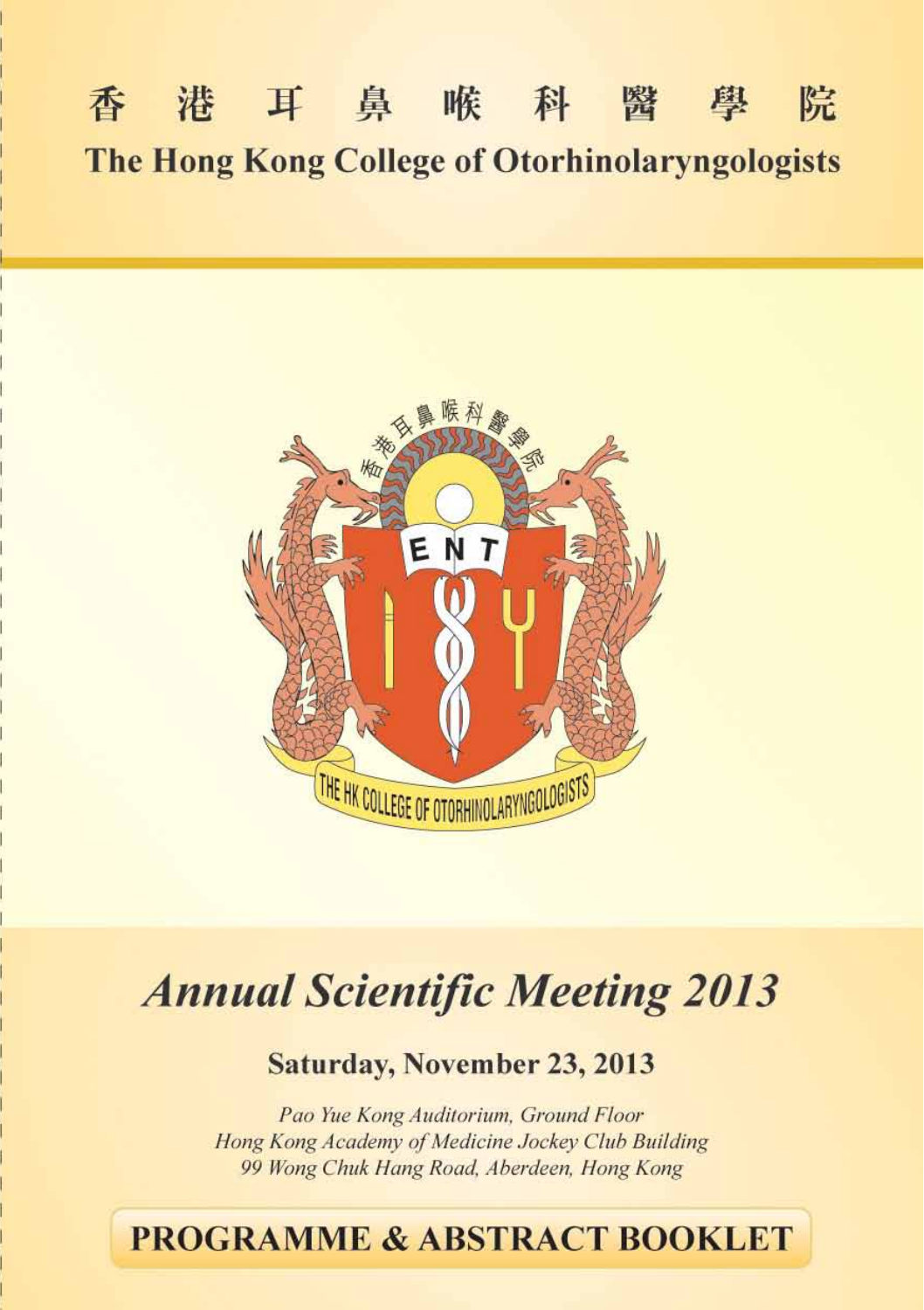## **THE HONG KONG COLLEGE OF OTORHINOLARYNGOLOGISTS**

## **PROGRAMME**



## **1245 – 1715 Annual Scientific Meeting**

| $12:15 - 12:45$ | Registration                                          |                                                                                                                                                                                               |                |  |
|-----------------|-------------------------------------------------------|-----------------------------------------------------------------------------------------------------------------------------------------------------------------------------------------------|----------------|--|
| $12:45 - 16:00$ | <b>Trainee Research Presentation Competition 2013</b> |                                                                                                                                                                                               |                |  |
|                 | $12:45 - 13:00$                                       | Functional analysis of the vestibular system in<br>adolescent idiopathic scoliosis<br>Dr Wai-Tsz CHANG<br>ENT, New Territories East Cluster, Hospital Authority                               | A1             |  |
|                 | $13:00 - 13:20$                                       | Management of Sialorrhoea In Children -<br><b>Our Experience in Hong Kong</b><br>Dr Jackie Mei-Ki CHEUNG<br>ENT, New Territories East Cluster, Hospital Authority                             | A2             |  |
|                 | $13:20 - 13:35$                                       | <b>Driving Performance in Drivers with</b><br><b>Obstructive Sleep Apnoea Syndrome:</b><br>a Prospective Study<br>Dr Ryan Hung-Wai CHO<br>ENT, Kowloon East Cluster, Hospital Authority       | A <sub>3</sub> |  |
|                 | $13:35 - 13:55$                                       | Office remedial incisionless myringoplasty with<br>preserved temporalis fascia $-A$ prospective study<br>Dr Peter Ka-Chung KWAN<br>ENT, Hong Kong East Cluster, Hospital Authority            | $\mathbf{A}$   |  |
|                 | $13:55 - 14:10$                                       | The oncogenic role of microRNA-138 in<br>undifferentiated nasopharyngeal carcinoma<br>Dr Jacky Wai-Kei LAM<br>ENT, Hong Kong West Cluster, Hospital Authority                                 | A <sub>5</sub> |  |
|                 | $14:10 - 14:30$                                       | Comparison between transtympanic(TT) and<br>tympanomeatal flap elevation(TME)<br>approaches in myringoplasty<br>Dr Felix Tak-Yin LAU<br>ENT, New Territories West Cluster, Hospital Authority | A6             |  |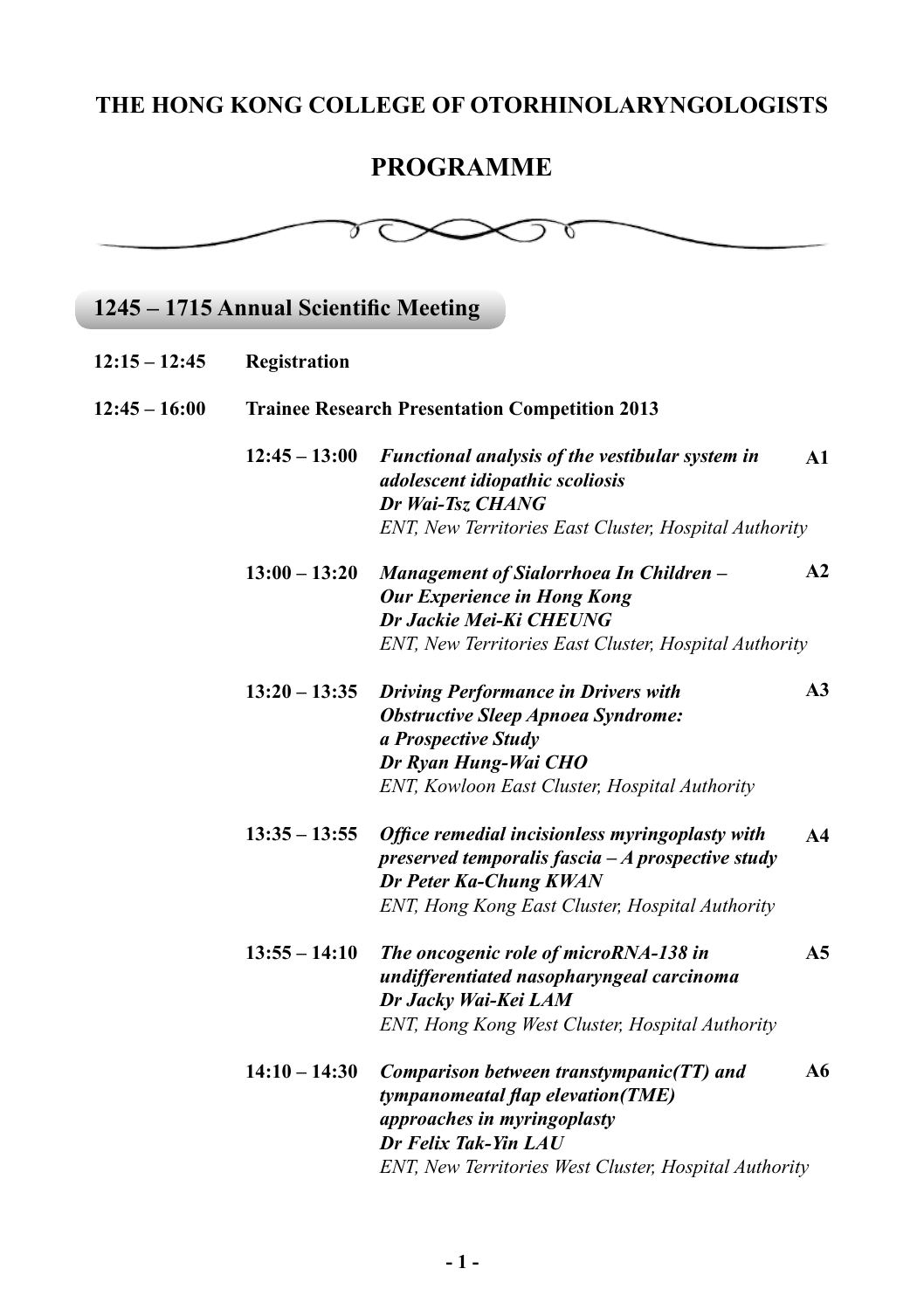#### **14:30 – 14:45 Tea Break**

| $14:45 - 15:00$ | The effectiveness of the soft palate radiofrequency A7<br><i>tissue ablation in patients with bothersome snoring</i> |
|-----------------|----------------------------------------------------------------------------------------------------------------------|
|                 | Dr Vincent Kwok-Hung LEUNG                                                                                           |
|                 | ENT, New Territories West Cluster, Hospital Authority                                                                |

- **15:00 15:20** *OSA Patients' Preference and compliance in CPAP Treatment Dr Chi-Keung MAK ENT, New Territories East Cluster, Hospital Authority* **A8**
- **15:20 15:35** *Clinical outcome of bilateral cochlear implant in adults Dr Jacky Ka-Fai WONG ENT, Kowloon Central Cluster, Hospital Authority*  **A9**
- **15:35 15:55** *Head and Neck Squamous Cell Carcinoma in Hong Kong Octogenarians Dr Sylvia Suet-Ying YU ENT, Hong Kong West Cluster, Hospital Authority*  **A10**

#### **15:55 – 16:10 Presentation by the winner of Thomas Cheung Fund 2012** *By Dr Jonathan Kai-Yum LAU ENT, Hong Kong West Cluster, Hospital Authority*

**16:10 – 16:45 Tea Break**

#### **16:45 – 17:15 CME Lecture** *Training of the new ENT Surgeons in the New Era*

#### *Guest Speaker: Mr Andrew C SWIFT Consultant ENT Surgeon & Rhinologist Aintree University Hospitals NHS Trust*

#### *Chairman: Dr Fu-Man TONG Censor-in-Chief The Hong Kong College of Otorhinolaryngologists*

#### **17:15 End of Programme**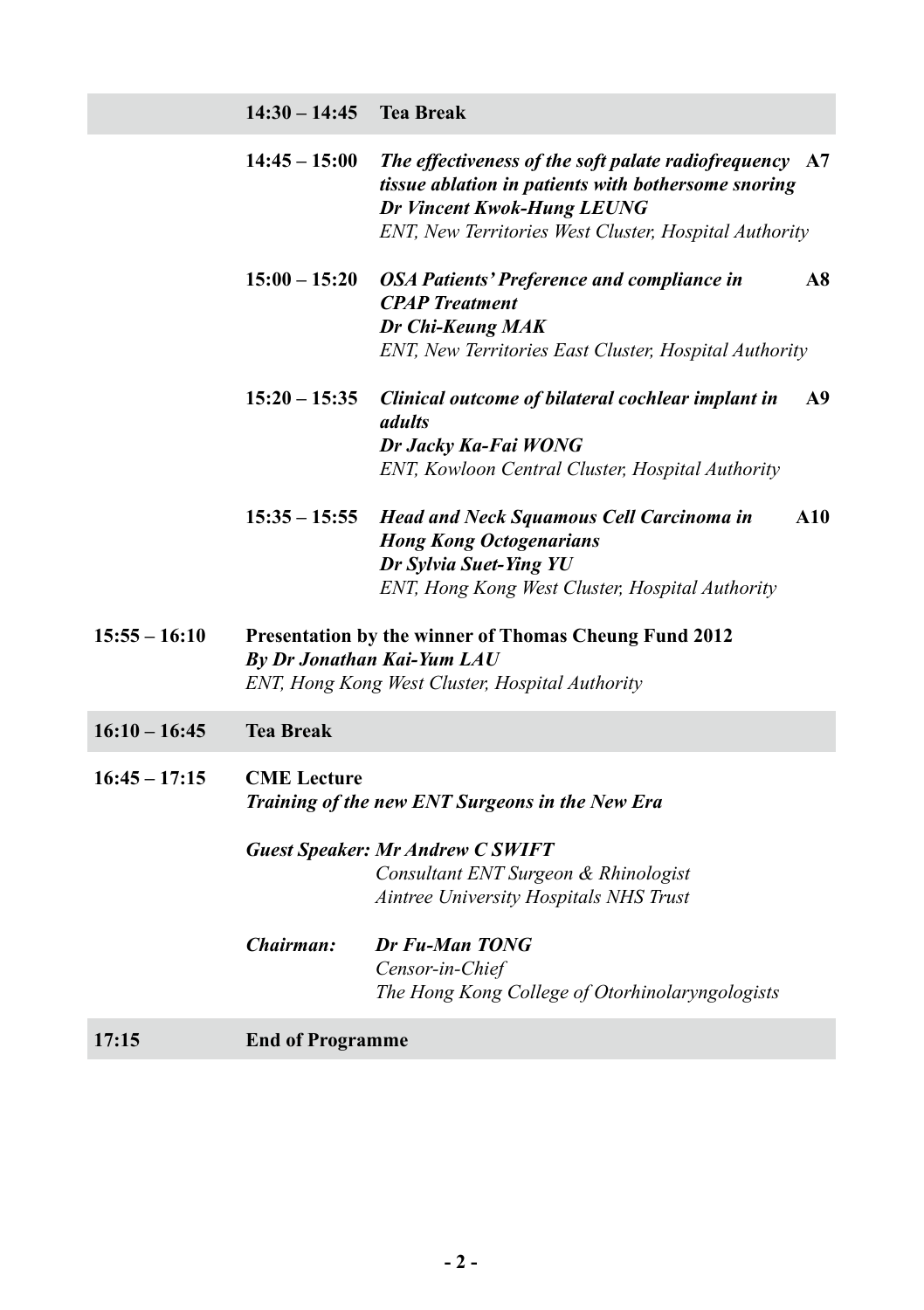## **Board of Adjudicators (2013)**

| <b>Chief Adjudicator:</b>     | Dr Albert Wai-Sing LUK                     |
|-------------------------------|--------------------------------------------|
|                               | Private ENT Specialist                     |
| Local Adjudicators:           | Dr Chi-Man NGAI                            |
|                               | Consultant, Kowloon West Cluster           |
|                               | Hospital Authority                         |
|                               | Dr Chiu-Wing LAM                           |
|                               | Associate Consultant, Kowloon West Cluster |
|                               | Hospital Authority                         |
|                               | Dr Kwong-Chi TANG                          |
|                               | Associate Consultant, Kowloon West Cluster |
|                               | Hospital Authority                         |
|                               | <b>Dr Laurence Ho-Yue WAN</b>              |
|                               | Private ENT Specialist                     |
|                               | Dr Lawrence Kwok-Chang LI                  |
|                               | Private ENT Specialist                     |
| <b>External Adjudicators:</b> | <b>Mr Derek W SKINNER</b>                  |
|                               | Consultant ENT Surgeon                     |
|                               | Nuffield Health Shrewsbury Hospital        |
|                               |                                            |

**Mr Andrew C SWIFT**  *Consultant ENT Surgeon and Rhinologist Aintree University Hospitals Foundation NHS Trust*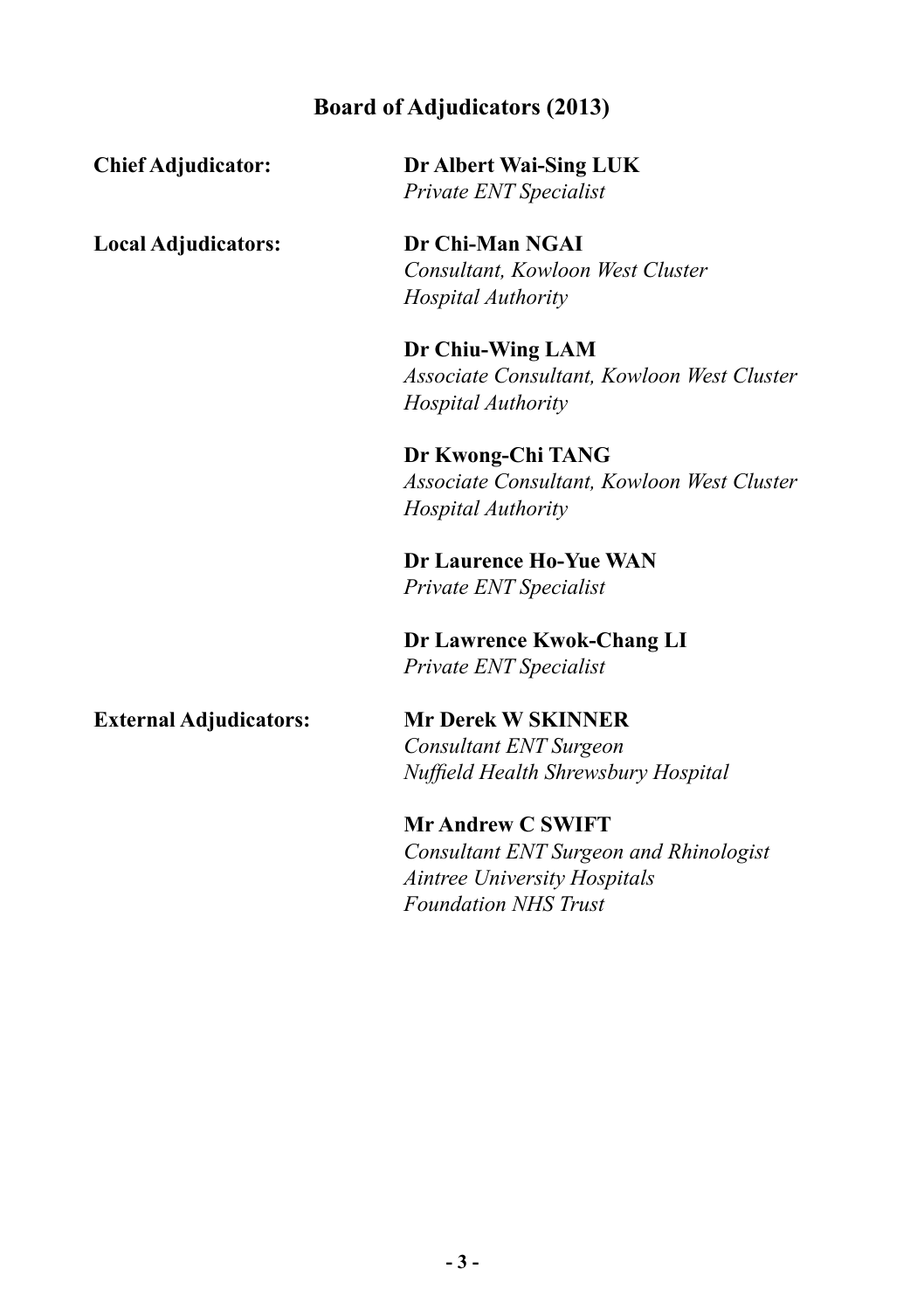## **Functional analysis of the vestibular system in adolescent idiopathic scoliosis**

#### **Dr Wai-Tsz CHANG**

*ENT, New Territories East Cluster, Hospital Authority* 

#### **Study Design:**

A case-control study of the vestibular contribution in balance control in adolescents with idiopathic scoliosis.

#### **Objective:**

To determine the contribution of vestibular system in adolescent idiopathic scoliosis (AIS).

#### **Summary of Background Data:**

Balance control requires the contribution of somatosensory, visual, and vestibular inputs. Previous study showed the vestibular system in AIS subjects were of significant morphoanatomical difference between those normal subjects. No previous formal study to evaluate he association of vestibular function in AIS subjects.

#### **Methods:**

A total of 134 female patents with AIS and 34 normal subjects (mean age: 14.2+/- 1.7years) were included in the study. They were evaluated with posturography (i.e., the sensory organization test). 83 of the patient (60 AIS group and 23 control group) were further evaluated with other vestibular analysis including Pure tone audiogram (PTA); Electronystagmography (ENG) and Vestibular evoked myogenic potential (VEMP).

#### **Results:**

Posturography was measured on all subjects under normal, reduced, or conflicting somatosensory, visual, and vestibular conditions. Independent sample T-Test indicated significantly lower score in condition 6(vestibular system as the only available cues for balance) ( $P=0.045$ ) in the AIS group when compared to control group. PTA was normal in all subjects. The proportion of abnormal ENG in AIS group were 20% where only 9% in normal group with 2-sided exact significance of 0.327. The proportion of abnormal VEMP in AIS group were 20% and only 4% in normal group. The 2-sided exact significance is 0.1. It was statistically insignificant but definitely showed a trend of more abnormal vestibular system in the AIS group.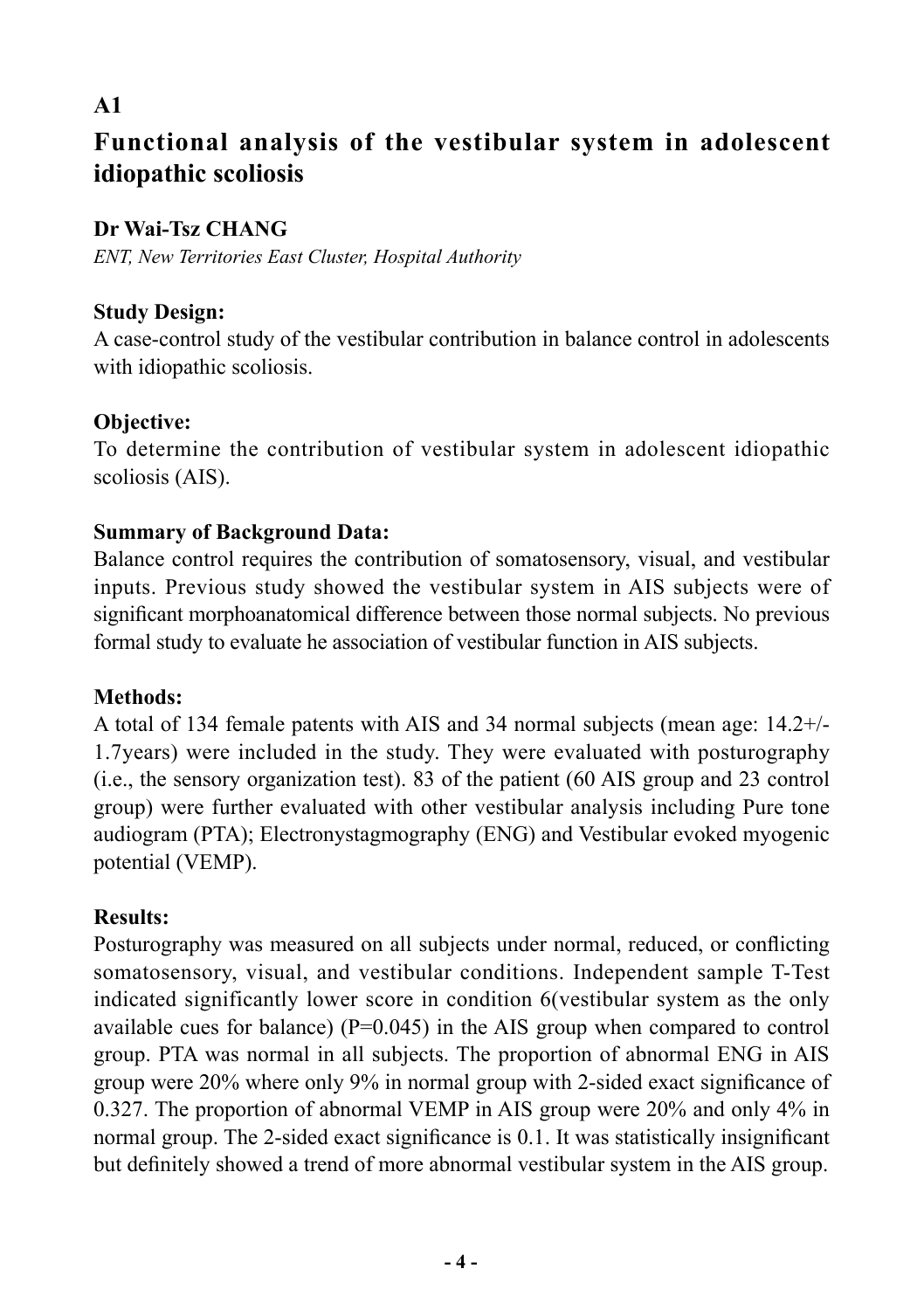#### **Conclusions:**

The AIS group has a significantly poorer performance in posturography test specifically condition 6. Small pilot study also showed trends of abnormal ENG and VEMP study. This suggested vestibular function of the AIS group is inferior to the normal subject. Results echoed the previous morphoanatomical study of the vestibular system.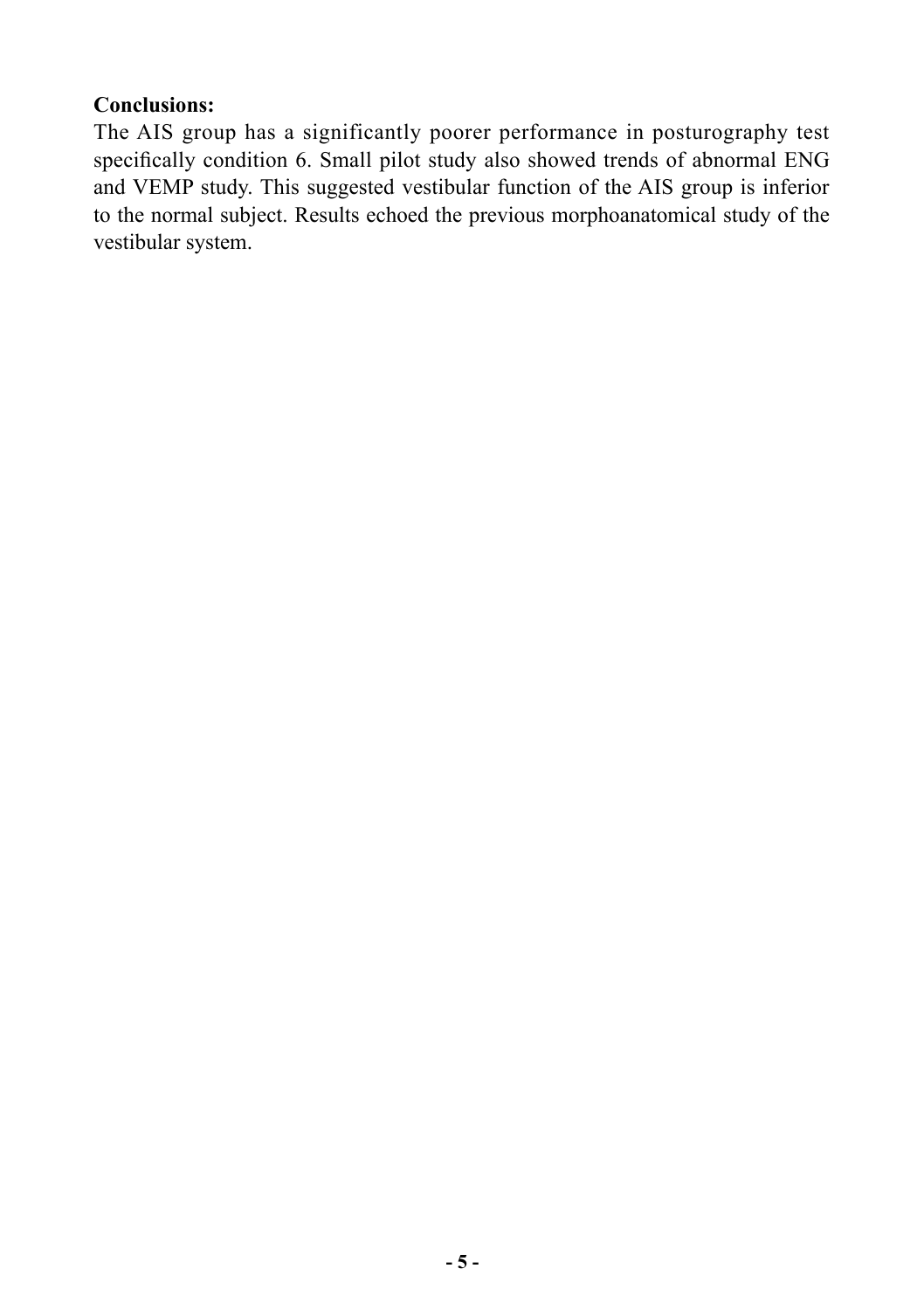## **A2 MANAGEMENT OF SIALORRHOEA IN CHILDREN — OUR EXPERIENCE IN HONG KONG**

#### **Dr Jackie Mei-Ki CHEUNG**

*ENT, New Territories East Cluster, Hospital Authority*

#### **Introduction:**

Sialorrhoea (drooling) remains a stigmatizing and distressing condition in many children with neurological problems, compounding the burden on caregivers. A multidisciplinary clinic has been established in two hospitals in Hong Kong since 2003 to provide a comprehensive treatment programme for these patients. Three main treatment modalities – bilateral submandibular duct translocation (SDT), Botulinum toxin injection and oromotor training are offered. The purpose of this prospective study is to evaluate the outcome and share the management experience in Hong Kong.

#### **Method:**

A total of 36 patients aged 2 to 19 with significant drooling, were assessed in the clinic and offered treatment between 2003 and 2013. The treatment modality was chosen based on the patient's drooling severity and clinical condition as well as parental preference. 12 patients were treated by surgery, 9 by botox injection and 15 by oromotor training respectively. Objective and subjective baseline measures including Visual Analogue Scale (VAS), Drooling Quotient (DQ), modified Thomas-Stonell drooling scale (TS) and Suskind questionnaires were collected preand post-treatment and analyzed by statistical methods.

#### **Results:**

All 3 groups of patients have shown remarkable improvement in subjective and objective outcome measures from baseline to the latest follow-up (minimum 12 months). In particular, the surgery group has shown statistically significant change in all parameters ( $p < 0.05$ ) within the shortest period of time (i.e. 2 weeks postoperatively) and effect has been sustainable. There was no surgical related mortality or long term morbidity.

#### **Conclusion:**

Sialorrhoea is a treatable condition. Submandibular duct transposition offers a safe, one-off surgical treatment with prompt effect and good long-term success rate.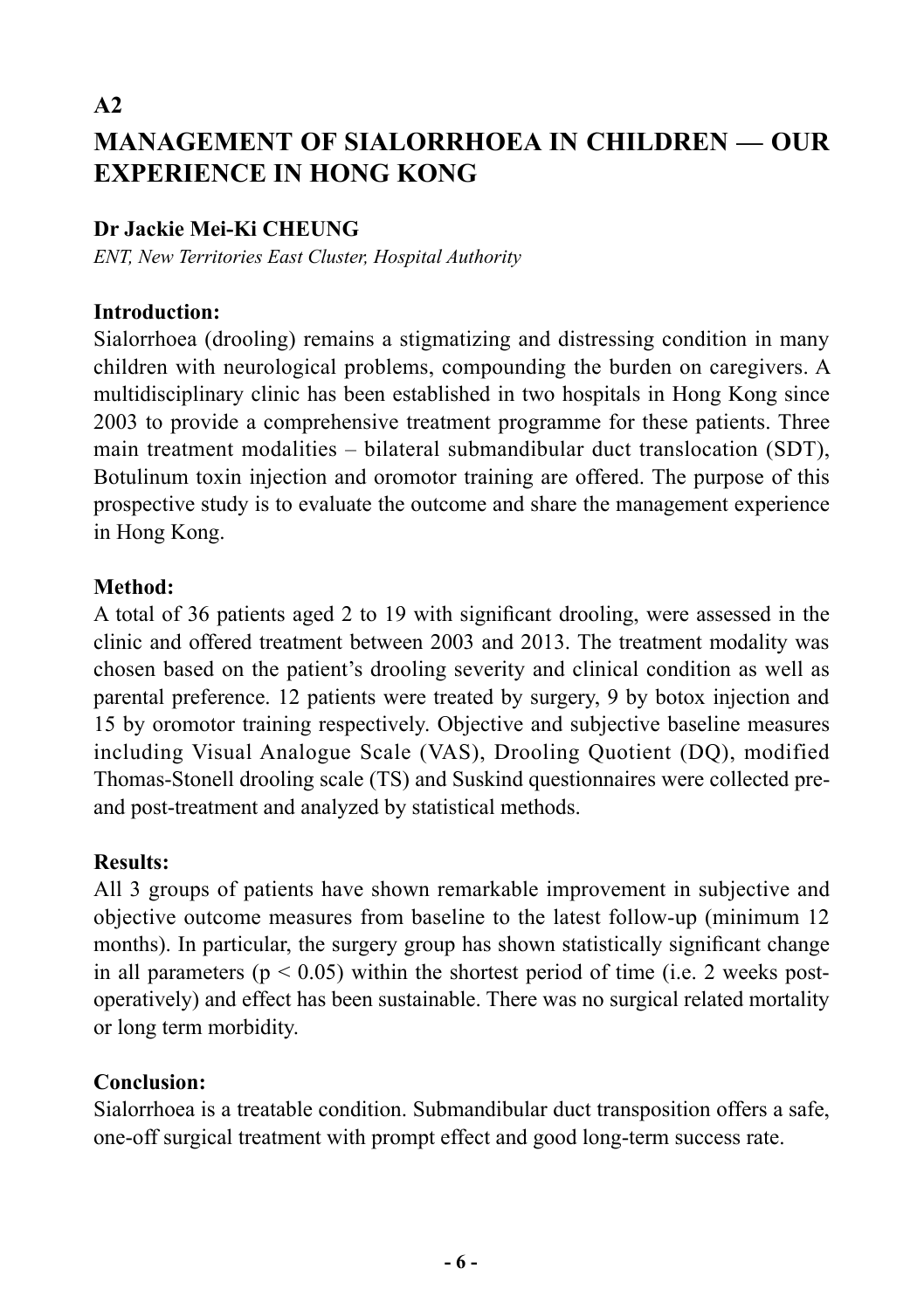## **Driving Performance in Drivers with Obstructive Sleep Apnoea Syndrome: a Prospective Study**

#### **Dr Ryan Hung-Wai CHO**

*ENT, Kowloon East Cluster, Hospital Authority*

#### **Objective:**

Obstructive sleep apnoea syndrome (OSAS) is a common condition with disturbed sleep leading to daytime sleepiness. The prevalence of OSAS in Hong Kong is 4% for male and 2% for female, which gives an estimate of 13000 private car drivers with OSAS in Hong Kong. Driving is a complex task requiring attention, alertness, decision making & appropriate response. Car crashes are more likely to happen because of inattention. Drivers with OSAS are shown to have increased car crash rate (Odds ratio  $1.21$ -4.89)<sup>1</sup>. But how to identify those who are at risk remains difficult.

In this study, we aim to identify the risk factors of poor driving performance, which may lead to increased car accident, in patients with OSAS by using a high-quality driving simulator.

#### **Method:**

Prospective study of driving performance of patients with severe OSAS and normal subjects by using a driving simulator. The severity of OSAS was correlated with the driving performance, for risk stratification analysis.

#### **Result:**

In January 2013, 8 patients with severe OSAS and 10 normal subjects with a valid driving license and at least weekly driving experience were recruited in the study. Respiratory Disturbance Index (RDI) was  $61.9 \pm 16.64$  for OSAS patients;  $8.88 \pm 10^{-10}$ 5.26 for normal subjects (p<0.001). Epworth Sleepiness Scale (ESS) was  $12 \pm 2.39$ for OSAS patients;  $7.7 \pm 3.13$  for normal subjects (p=0.006). By Integrated Lane Assist System, OSAS patients triggered significant more Lane Departure Warning per minute than normal subjects  $(5.50 \pm 1.48 \text{ vs } 3.88 \pm 0.83; \text{ p=0.009}).$ 

#### **Conclusion:**

Patients with severe OSAS are more likely to have driving lane deviation as shown in the current study, which reflects that severe OSAS is a potential risk factor for poor driving performance. Measures are needed to implemented to address this problem and further study is required to stratify the risk and analyse the treatment benefit.

<sup>1</sup> Tregear S, Reston J, Schoelles K, Phillips B. Obstructive sleep apnea and risk of motor vehicle crash: systematic review and meta-analysis. J Clin Sleep Med 2009; 5(6) :573-581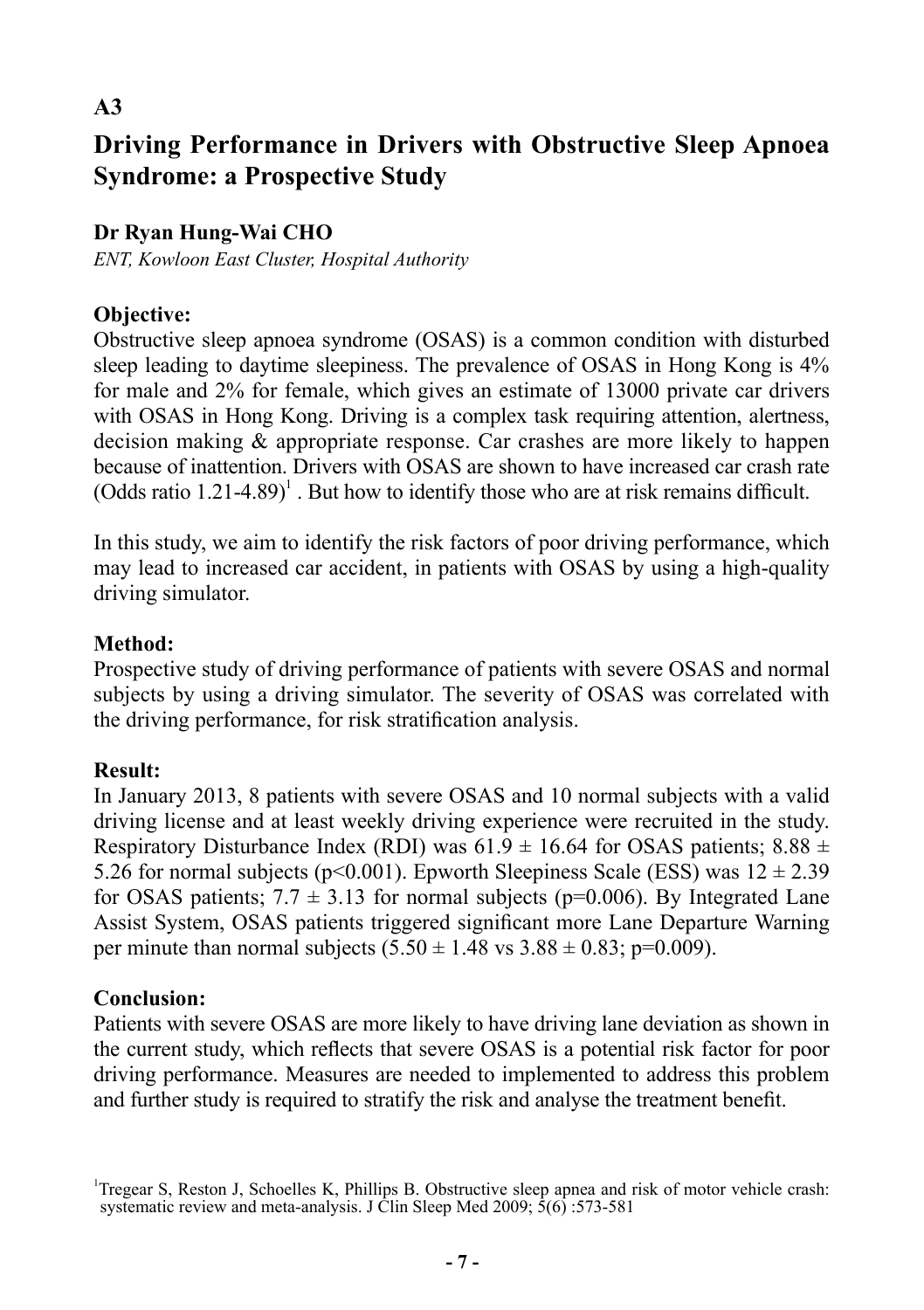## **Office remedial incisionless myringoplasty with preserved temporalis fascia – A prospective study**

#### **Dr Peter Ka-Chung KWAN**

*ENT, Hong Kong East Cluster, Hospital Authority*

### **Objective:**

To determine the effectiveness of office remedial incisionless myringoplasty (ORIM) using patient's own preserved temporalis fascia to repair early postmyringoplasty graft perforation.

### **Study design:**

Prospective study

#### **Methods:**

Patients with early post-myringoplasty graft perforation and preserved temporalis fascia who did not meet any of the exclusion criteria were recruited. All recruited patients underwent ORIM in the out-patient clinic and were discharged from the clinic after the procedure. They were followed up on a regular basis afterwards. Any adverse effects during and after ORIM were recorded. Successful case was defined as an intact tympanic membrane three months after the procedure.

#### **Results:**

Eight patients underwent ORIM during May 2011 to June 2013. All patients were discharged from the clinic after the procedure. One patient defaulted after the procedure and was excluded from final analysis. Four patients have an intact tympanic membrane after more than three months, resulting in a successful rate of 57%. No complication nor adverse reaction was reported.

#### **Conclusion:**

ORIM is a safe and feasible office procedure to repair early post-myringoplasty graft perforation and improve the overall successful rate of myringoplasty.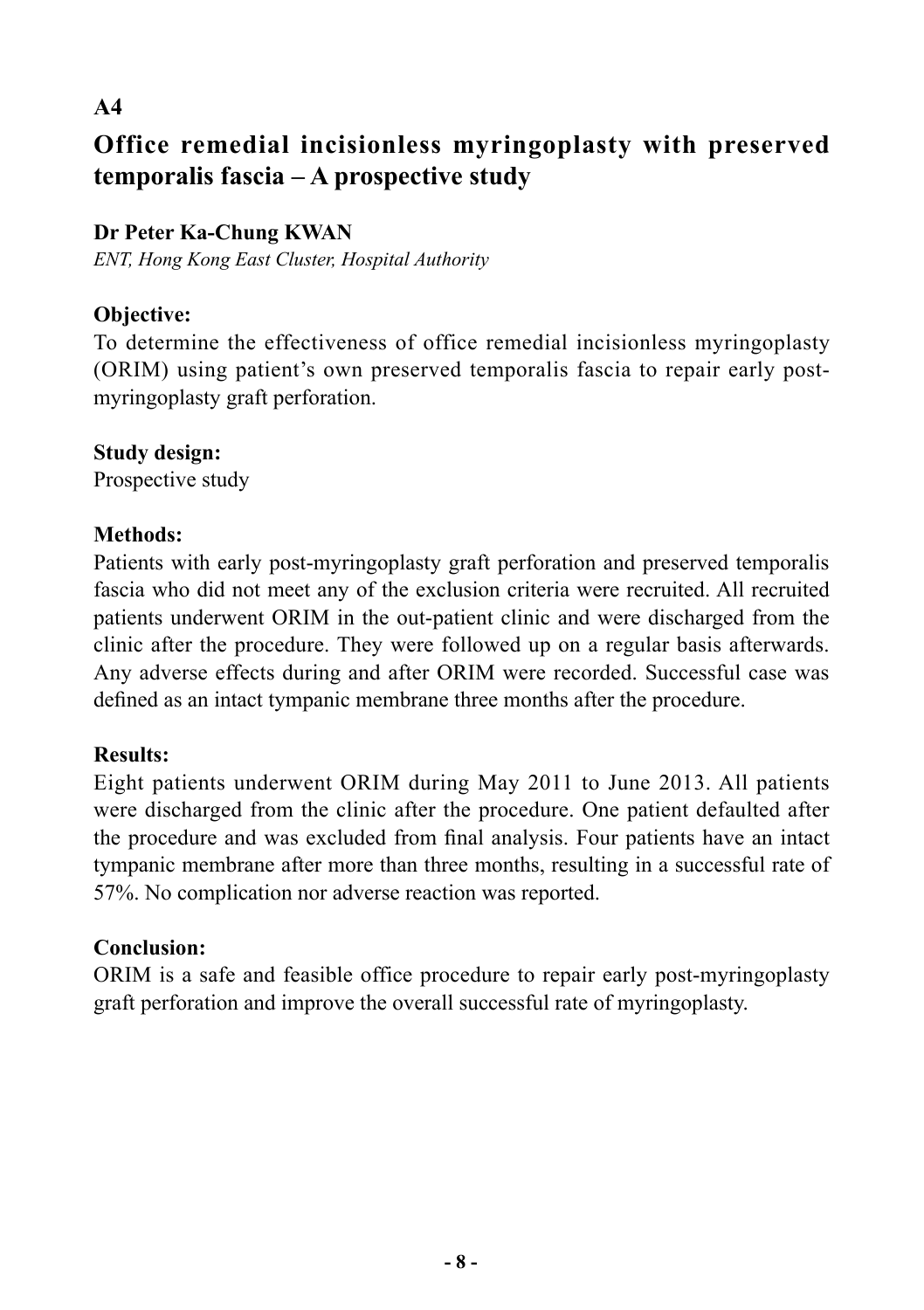## **The oncogenic role of microRNA-138 in undifferentiated nasopharyngeal carcinoma**

## **Dr Jacky Wai-Kei LAM<sup>1</sup> , Dr Yu-Wai CHAN<sup>1</sup> , Dr Stanley Thian-Sze WONG**

*1 Division of Otorhinolaryngology-Head and Neck Surgery, Department of Surgery, University of Hong Kong, Queen Mary Hospital, Hong Kong*

#### **Background/ Aim:**

To evaluate the expression level of miR-138 in NPC tissue and to examine its potential oncogenic role in undifferentiated NPC cell line.

#### **Methods:**

We quantified the expression level of miR-138 in both NPC and peripheral blood with real-time quantitative polymerase chain reaction. For primary NPC, the expression level was compared with normal nasopharyngeal epithelia. For recurrent NPC, the microRNA level was compared with the paired normal mucosa counterparts obtained from the same patients.

We would also perform functional analysis and microarray analysis to study gene upregulation or downregulation on NPC HONE1 cell line transfected with miR-138 precursor after exposure to radiation.

#### **Results:**

In our cohort, cancer tissues samples were collected from 44 primary NPC and 29 recurrent NPC patients. In addition, plasma samples were collected from 22 primary NPC, 21 recurrent NPC and 17 normal individuals. Our data suggested that there was no difference in the miR-138 expression level in primary NPC tissue and normal nasopharyngeal tissue. Further functional analysis on the HONE1 cell line suggested that miR-138 overexpression could enhance NPC cell proliferation, migration and invasion. Staining with Acridine orange (AO) and phosphorylated H2AX (γH2AX) showed that miR-138 overexpression is associated with an enhanced response to radiation. With the use of high-throughput gene expression arrays, we observed that multiple cancer-related pathways were affected in miR-138 overexpressed NPC cells.

#### **Conclusion:**

Our results are concordant with other similar studies which suggested that miR-138 is an oncogenic microRNA. Further studies are warranted to explore the clinical use in diagnosis, prognosis and management of undifferentiated NPC.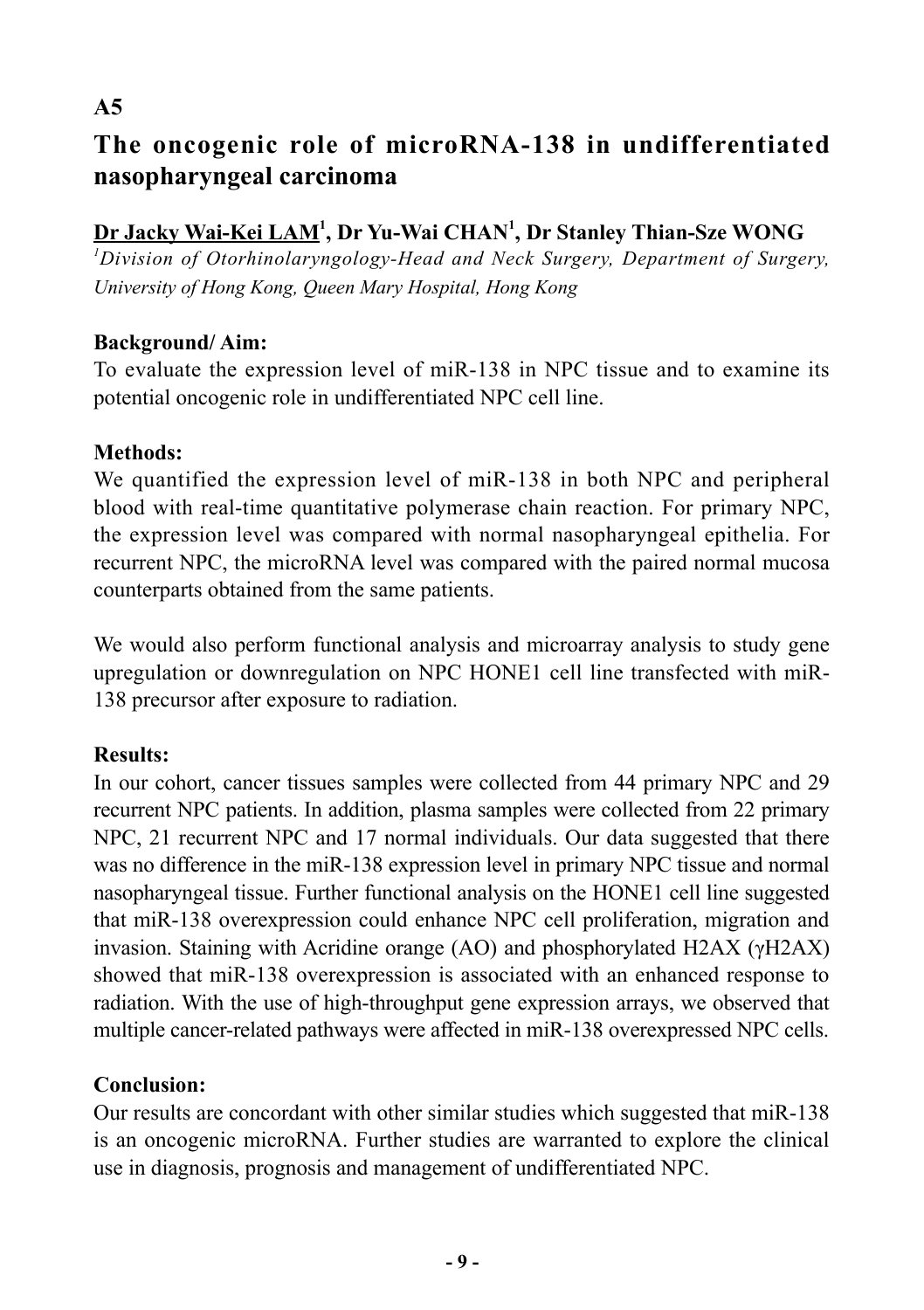## **Comparison between transtympanic(TT) and tympanomeatal flap elevation(TME) approaches in myringoplasty**

#### **Dr Felix Tak-Yin LAU**

*ENT, New Territories West Cluster, Hospital Authority*

#### **Objectives:**

To compare the results of transtympanic myringoplasty and the traditional tympanomeatal flap elevation(TME) myringoplasty. Potentially we want to demonstrate the transtympanic (TT) myringoplasty is a less traumatic approach yet equally effective for the repair of perforated TM.

#### **Research design:**

Prospective study

#### **Subjects and methods:**

Patients with small to medium size tympanic membrane (TM) perforation are recruited. One group of patients undergo the traditional tympanomeatal flap elevation (TME) approach. The other group undergo the transtympanic (TT) approach. Pain scores are recorded at immediate post-op and post-op day one. They will be followed up at 1 week, 4 weeks, 3 months and six months. PTA is performed at three to six months after the operation. SPSS version 19 is used for the statistical analysis. Categorical variance is analyzed with the fisher's exact test and continuous variables with the independent samples t-test.

#### **Result:**

33 patients aged 22-59 years old were recruited into the study. 15 underwent the traditional TM flap elevation (TME) approach and 17 underwent the transtympanic(TT) approach. 5 patients were excluded from the study. All operations were performed by the principle investigator understupervision by senior surgeons. The gender distribution in both groups is statistically insignificant. The mean age for the TME group is 45.8 years old and the mean age of the TT group is 45. It is statistically insignificant ( $p=0.24$ ). There are 7 patients have small perforation and 4 patients with medium perforation in the TME group. There are 12 patients have small perforation and 3 patients have medium perforation in the TT group. There is no significant difference between the two groups  $(p=0.228)$ . The mean operation time for the TME group is 73.4 (SD=14.4). The mean operation time for the TT group is 44.8 (SD=7.04). The TT group has a significant shorter operation time than the TME group (P=0.00).Only one post-op infection in the TT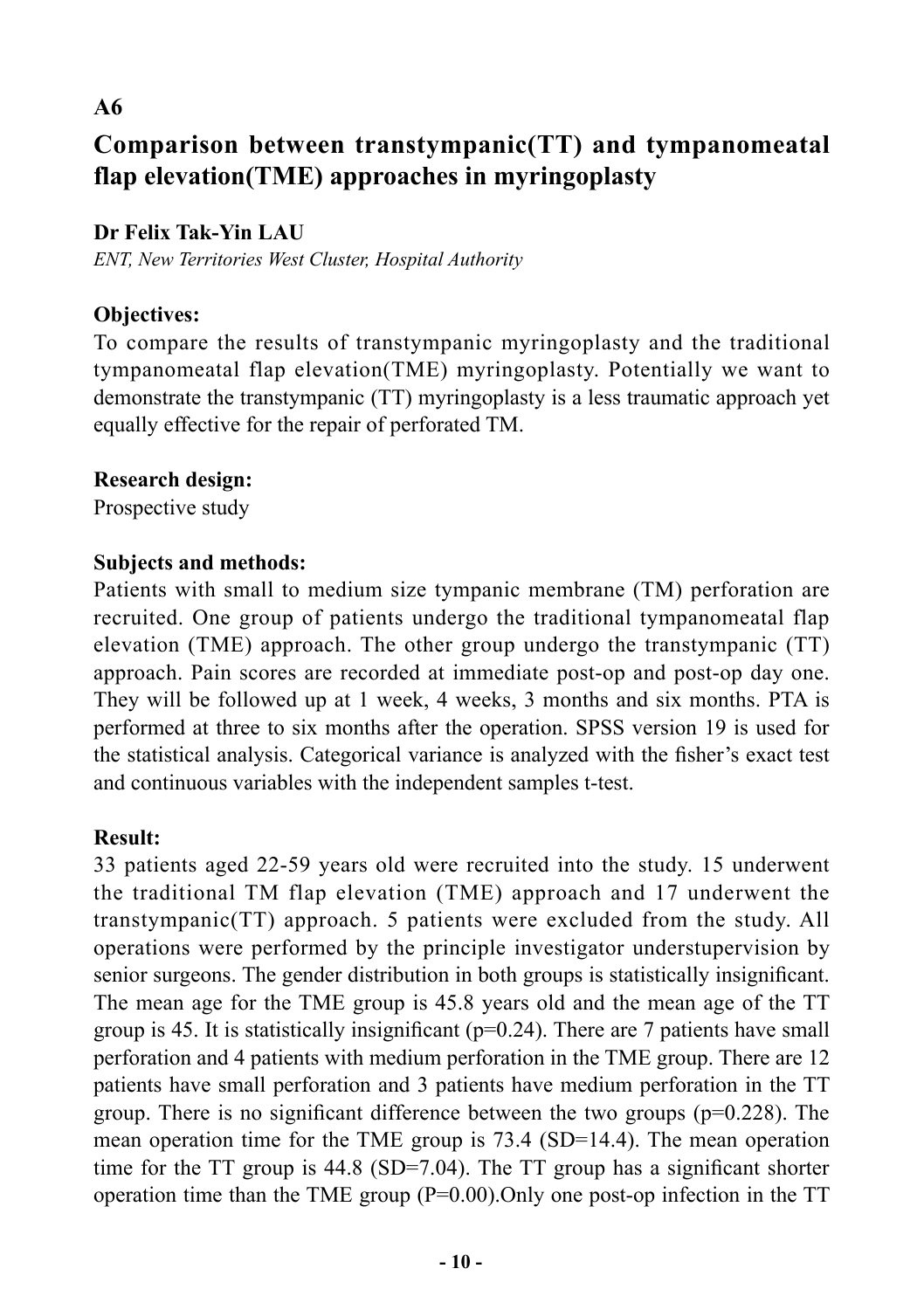group while no post-op infection in the TME group  $(p=1.0)$ . The mean pain score immediate after the operation is 2.9 for the TME group and 3.2 for the TT group (P=0.785). The mean pain score in day one is 2.08 for the TME group while just 0.8 for the TT group (p=0.077). The mean PTA change is 7.77 for the TME group and 5.87 for the TT group (p=0.436). 1 patient in the TME group and 2 in the TT group reperforate respectively. It is statistically insignificant  $(p=1.0)$ 

#### **Conclusion:**

The TT approach achieves a significantly shorter operation time and a similar graft success rate.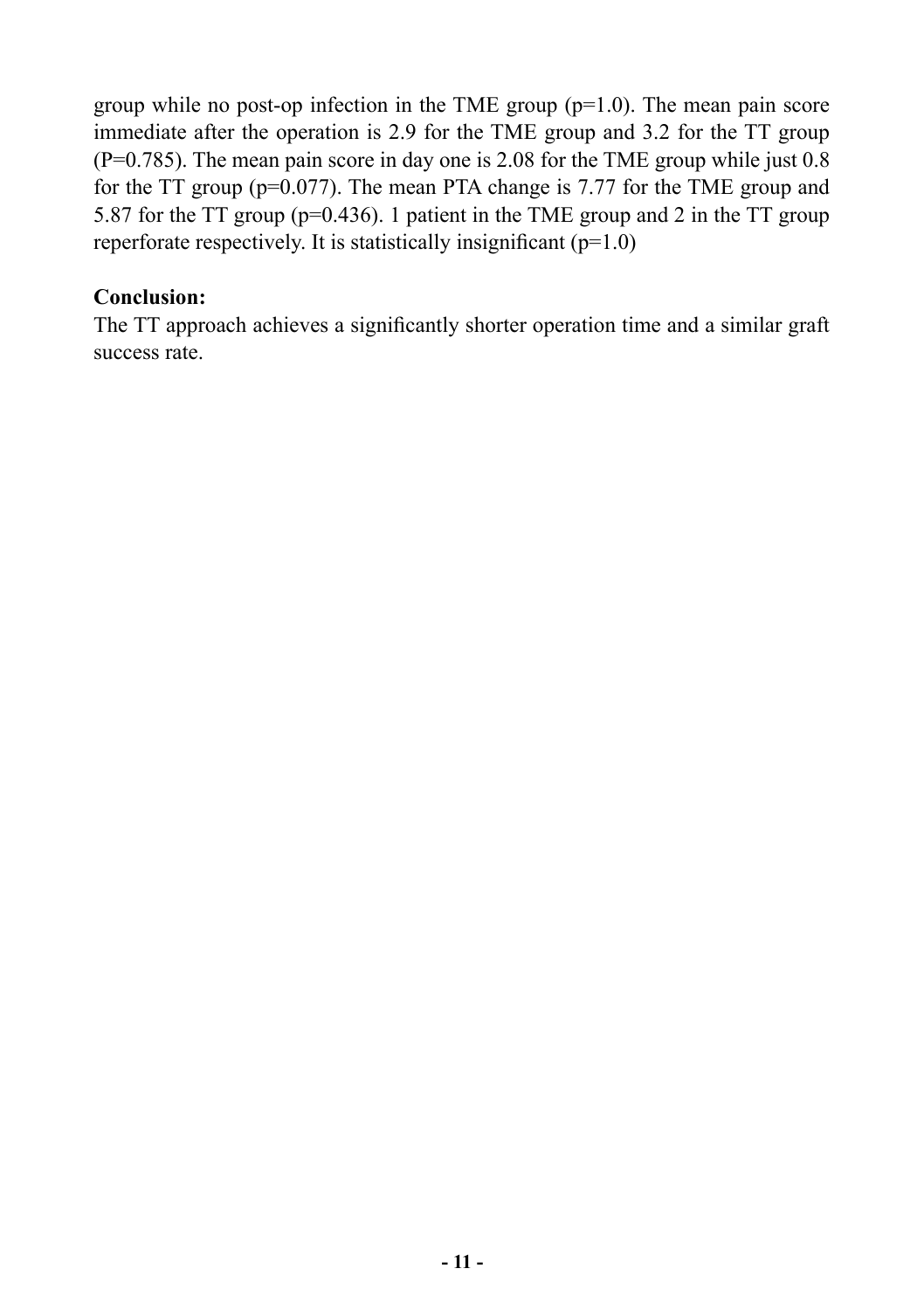## **The effectiveness of the soft palate radiofrequency tissue ablation in patients with bothersome snoring**

#### **Dr Vincent Kwok-Hung LEUNG**

*ENT, New Territories West Cluster, Hospital Authority*

#### **Abstract:**

This study is to evaluate the effectiveness of the radiofrequency ablation to soft palate for patients with bothersome snoring. Patients reported with troublesome snoring and had previous polysomnography performed showing AHI less than 15 were recruited. Total of 22 patients were recruited in the study. All patients were assessed by general physical examinations, body mass index measurement, anterior rhinoscopy, flexible laryngoscopy, Epworth Sleepiness Scale (ESS) questionnaires. Bothersome of snoring was estimated by visual analogue scale (VAS) including the sound intensity of snoring according to bed partner, sleep quality of patients' bed partner. Score ranged from 0 to 10 for the symptom registrations. All patients were received radiofrequency tissue ablation to their soft palate. Pain, swallowing difficulty and speech difficulty during early post operative period was assessed by VAS. VAS score of sound intensity during snoring according to bed partner and sleep quality of patients' bed partner were reviewed six month after the treatment. Treatment results were assessed by comparing the pre-operative and post-operative VAS score of snoring and sleep quality. The procedure was well tolerated by all patients with an intra-operative VAS pain score of 6 (ranged from 2-10). VAS pain score one week after the procedure was 3.4. There were no major complications reported. One patient was found to have a perforation over the soft palate one month after the procedure and the perforation eventfully healed in 3 months time. Two patients attended the emergency department for poor pain control after the procedure and they were treated with analgesics and reassurance. Patients were followed up for at least 6 months after the procedure. Six month after the procedure, 81% of patients reported to have improvement in snoring. 72% of patients satisfied with the treatment result. For those patients with effective treatment results, 50% of patients did not complain of any recurrence of symptoms. 61.1% of those patients would consider revision surgery if symptoms recur. To conclude, soft palate radiofrequency tissue ablation is an effective treatment for snoring patients with no or mild OSAS. However, a careful selection of patients is needed before the procedures.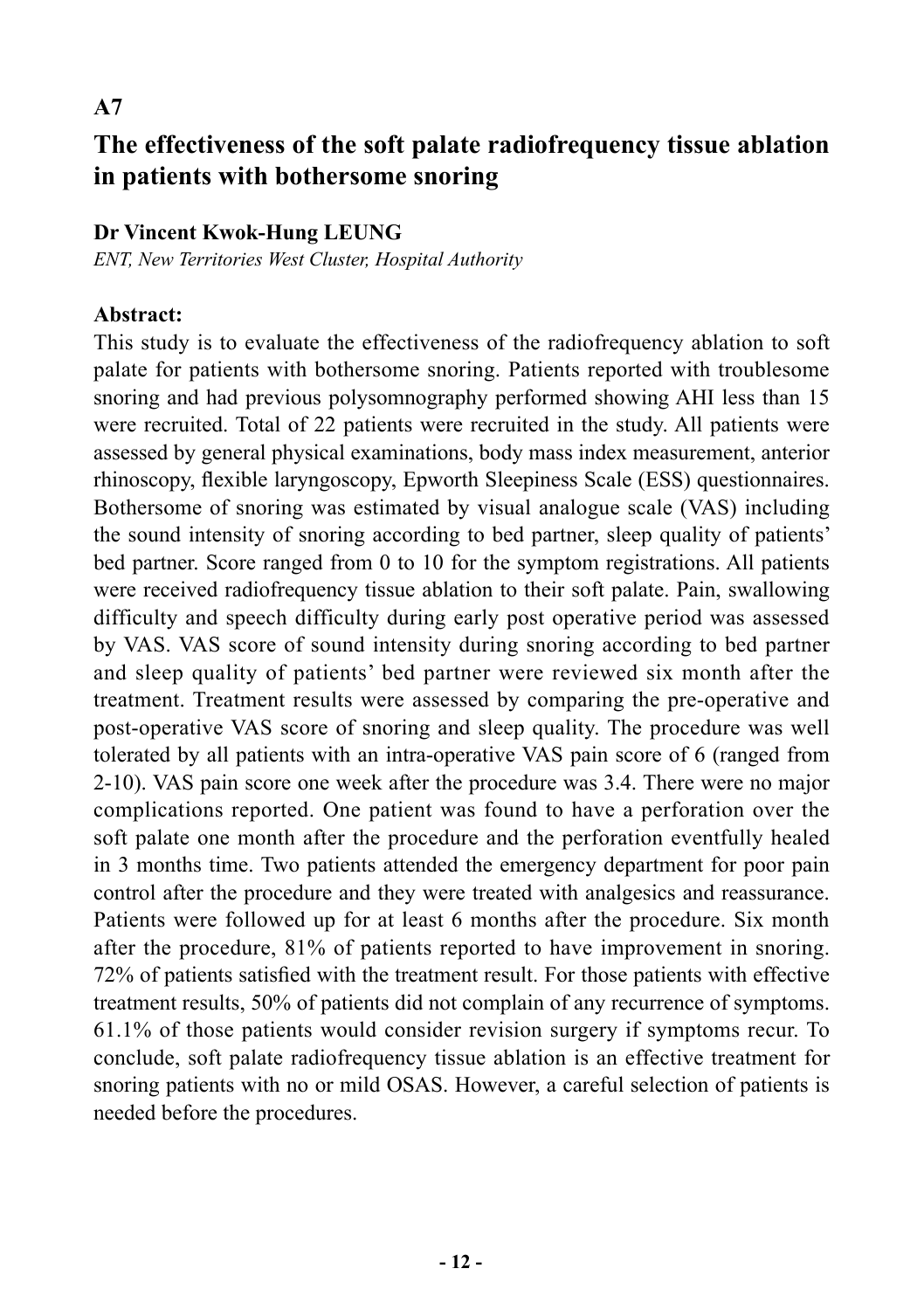## **OSA Patients' Preference and compliance in CPAP Treatment**

#### **Chi-Keung MAK<sup>1</sup> , Dennis LEE<sup>2</sup> , Victor James ABDULLAH<sup>2</sup> , Charles Andrew VAN HASSELT<sup>3</sup>**

 *Department of Ear, Nose and Throat, Prince of Wales Hospital, Hong Kong Department of Ear, Nose and Throat, United Christian Hospital, Hong Kong Department of Otorhinolaryngology, Head and Neck Surgery, The Chinese University of Hong Kong, Hong Kong*

#### **Abstract:**

Continuous positive airway pressure (CPAP) is the first-line treatment for patients with obstructive sleep apnea (OSA). Patient's mask preference is an important factor in CPAP acceptance and compliance.

Patients with OSA, who are not on CPAP, were recruited to try 4 masks in a randomized order. The trial period was one week for each.

Forty OSA patients (M:F =  $30:10$ ) with a mean BMI of 27.4 and RDI of 34.2 were recruited. Seventeen (43%) continued to the CPAP treatment for OSAS after the trial. Six of them chose A  $\&$  five of them chose B for the CPAP mask. Both mask. A & B achieved high satisfaction score and scored well in the mask comfortability. All the seventeen patients are still using now with a mean of 347 days after the study.

One thirds of patients who initially declined the use of CPAP for more than a year were convinced to use it after the 4-week trial. Within this group of ex-CPAP users, less than half of the patients selected the mask with the highest rank and scores. The selection of masks amongst the remaining patients is mixed. Proper trial of masks for a week at a time, according to our findings, helped in increasing the acceptance. The mask selection still remains on patients' own preference and is less related to the overall ranking.

It is concluded that proper trial of CPAP masks in patients' home setting improved the general compliance and acceptance of CPAP treatment in OSA patients.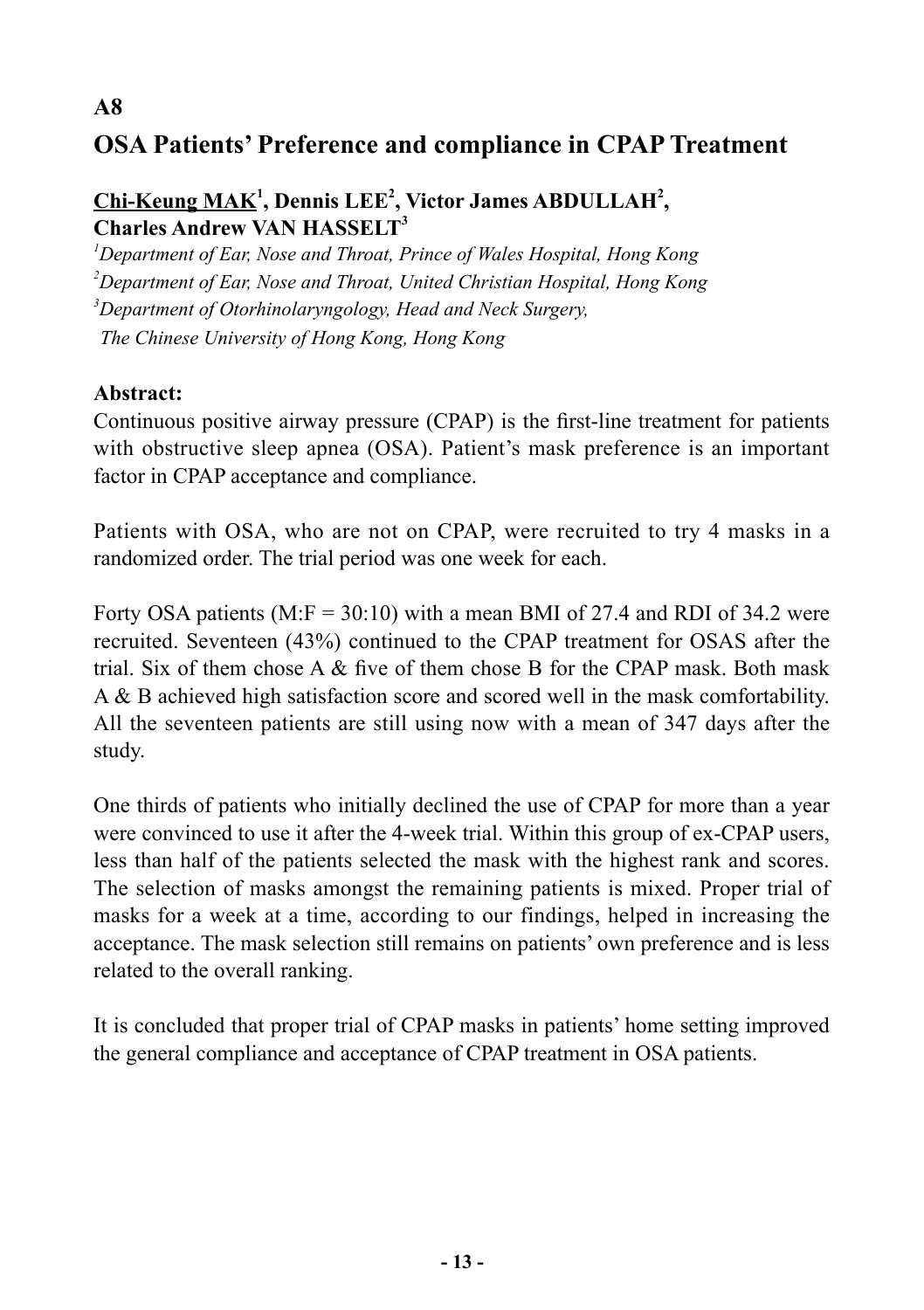## **Clinical outcome of bilateral cochlear implant in adults**

#### **Dr Jacky Ka-Fai WONG**

*ENT, Kowloon Central Cluster, Hospital Authority* 

#### **OBJECTIVE:**

**A9** 

To assess the clinical outcome of bilateral cochlear implantation in adults with severe-to-profound hearing loss.

#### **POPULATION:**

Targeted cases are patient receiving second side cochlear implant in Queen Elizabeth Hospital since 2012. A total of 19 patients received bilateral cochlear implant up to June 2013. 9 of them were children (Age  $\leq$ 18), 10 of them were adults. Adults received bilateral cochlear implant was included in the study.

#### **STUDY DESIGN:**

A retrospective study to elevate the clinical outcome of bilateral cochlear implantation by measuring the following parameters: Speech perception by measuring the everyday sentence recognition, openset sentence recognition in keyword and syllable, a questionnaire concerning health-related quality of life and sound localization. Both side of the cochlear implant of each patient were tested separately and then together.

#### **RESULT:**

The outcomes were analyzed with statistical software SPSS 20. Bilateral cochlear implant may have some improvement in Everyday Sentence Recognition comparing to single side cochlear implant (p=0.089 trend level significant with p<0.1). There is no significant improvement in Open Sentence Recognition in both keyword and syllable (p>0.05). Patient receiving bilateral cochlear implant enjoy better Quality of Life (p=0.000003) and orientation of sound after surgery  $(p=0.002)$ .

#### **Conclusion:**

Bilateral cochlear provide excellent auditory result. It is a safe procedure with no complication encountered in our case series. Although the benefit of bilateral cochlear implant over single side cochlear implant maybe not demonstrated by speech perception, the ability of localization of sound is a merit. All of our patient enjoy a better quality of life.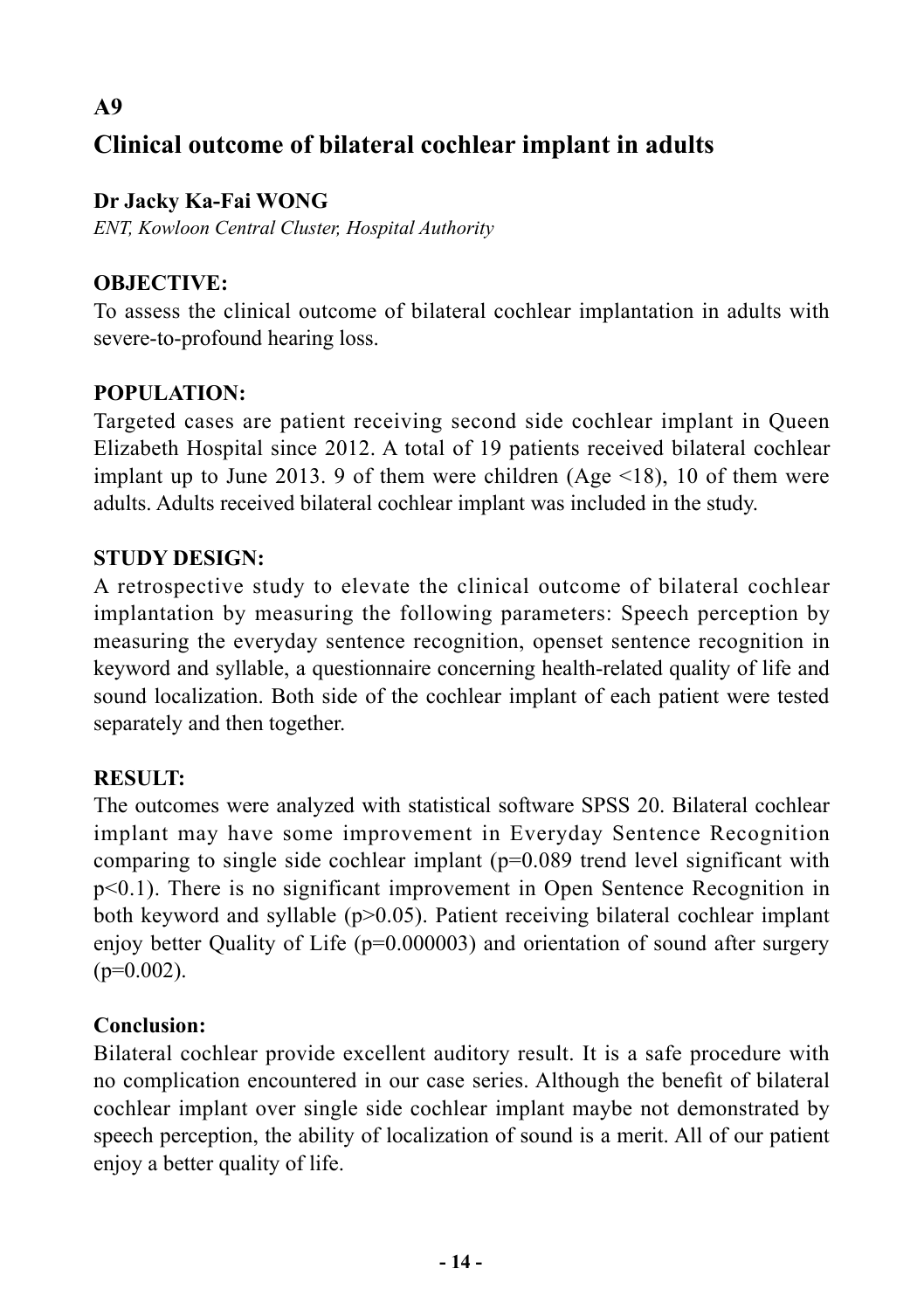## **Head and Neck Squamous Cell Carcinoma in Hong Kong Octogenarians**

**Dr Sylvia Suet-Ying YU** *ENT, Hong Kong West Cluster, Hospital Authority* 

#### **Background and Objective:**

Hong Kong is facing an aging population. Percentage of Hong Kong population above 80 years old increased from 2.2% to 3.8% between 2001 and 2011. In 1981, the expectations of life at birth were 72.3 and 78.5 years for male and female respectively. However, the corresponding figures rose to 80.5 and 86.7 years in 2011.These group of elderly patients would require special medical attention in the future. With regards to this trend, the management and outcome of patients with head and neck squamous cell carcinoma above 80 years old who were treated in a tertiary referral centre were analyzed.

#### **Methods and Results:**

Between 2008 and 2012, all patients above 80 years old who were newly diagnosed to suffer from squamous cell carcinoma of the upper aerodigestive tract were included. 39 patients were included (29 male and 10 female patients) and their mean age was 84.9. 41% of the primary tumours were in the larynx, 38.5% in the oral cavity, 12.8% in the oropharynx and 7.7% in the hypopharynx. For the 23 patients who underwent surgery with curative intent, the mean survival time was 31.5 months whereas for those received non-operative treatment, the mean survival time was 18 months. The post-operative 30-day mortality rate was zero.

#### **Conclusion:**

In selected group of patients, surgical treatment was well tolerated. Biological age should not be the sole determining factor whether curative therapy should be taken in the elderly patients.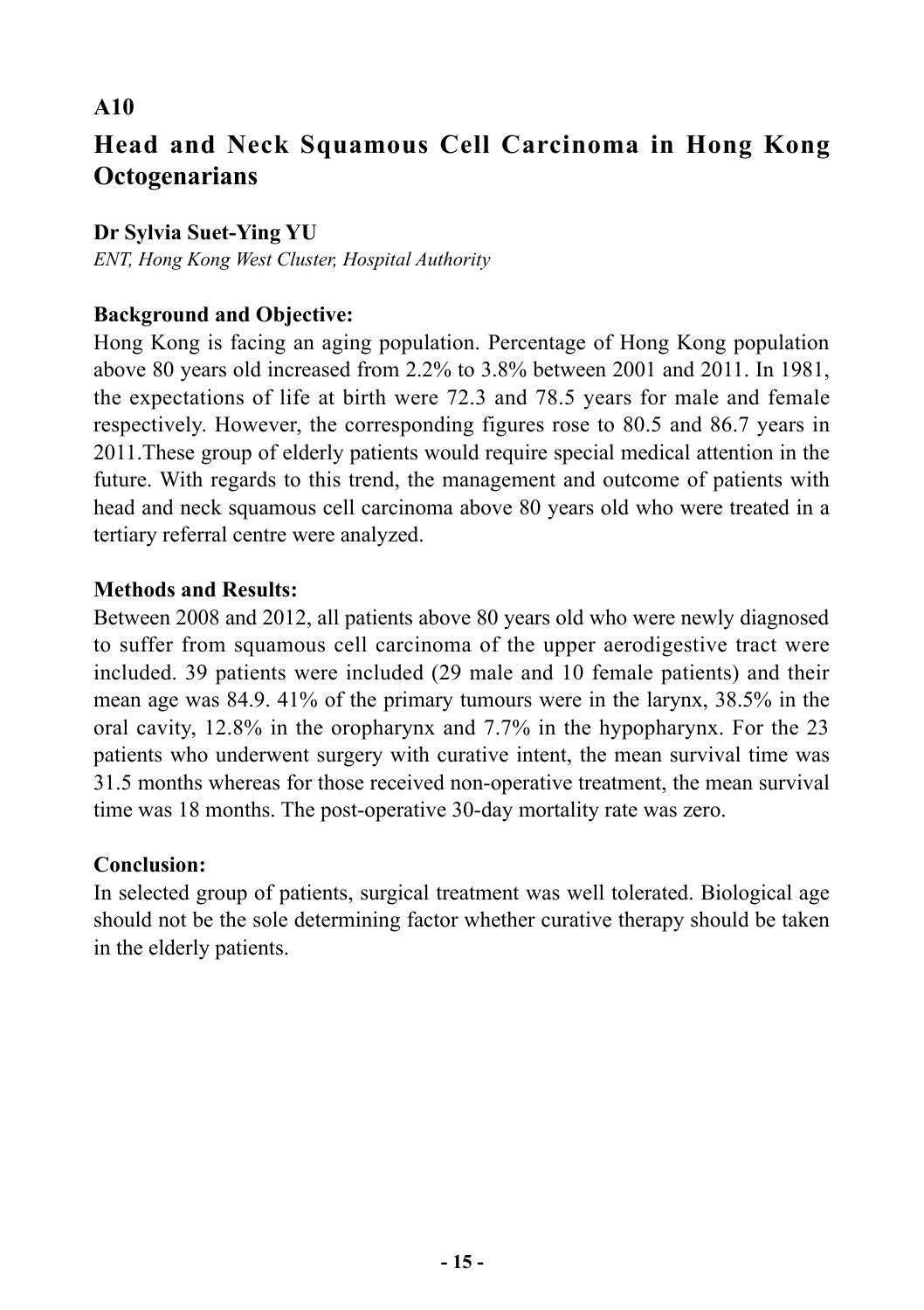## **ACKNOWLEDGEMENT**

*(In Alphabetical Order)*

## **BrainLAB Limited**

## **GlaxoSmithKline Limited**

## **Karl Storz Endoscopy China Limited**

## **MED-EL Medical Electronics**

## **Merck Sharp & Dohme (Asia) Limited**

## **NPScreen™ - Hong Kong Medical Supplies Limited**

## **Olympus Hong Kong and China Limited**

## **The HomeCare Medical Limited**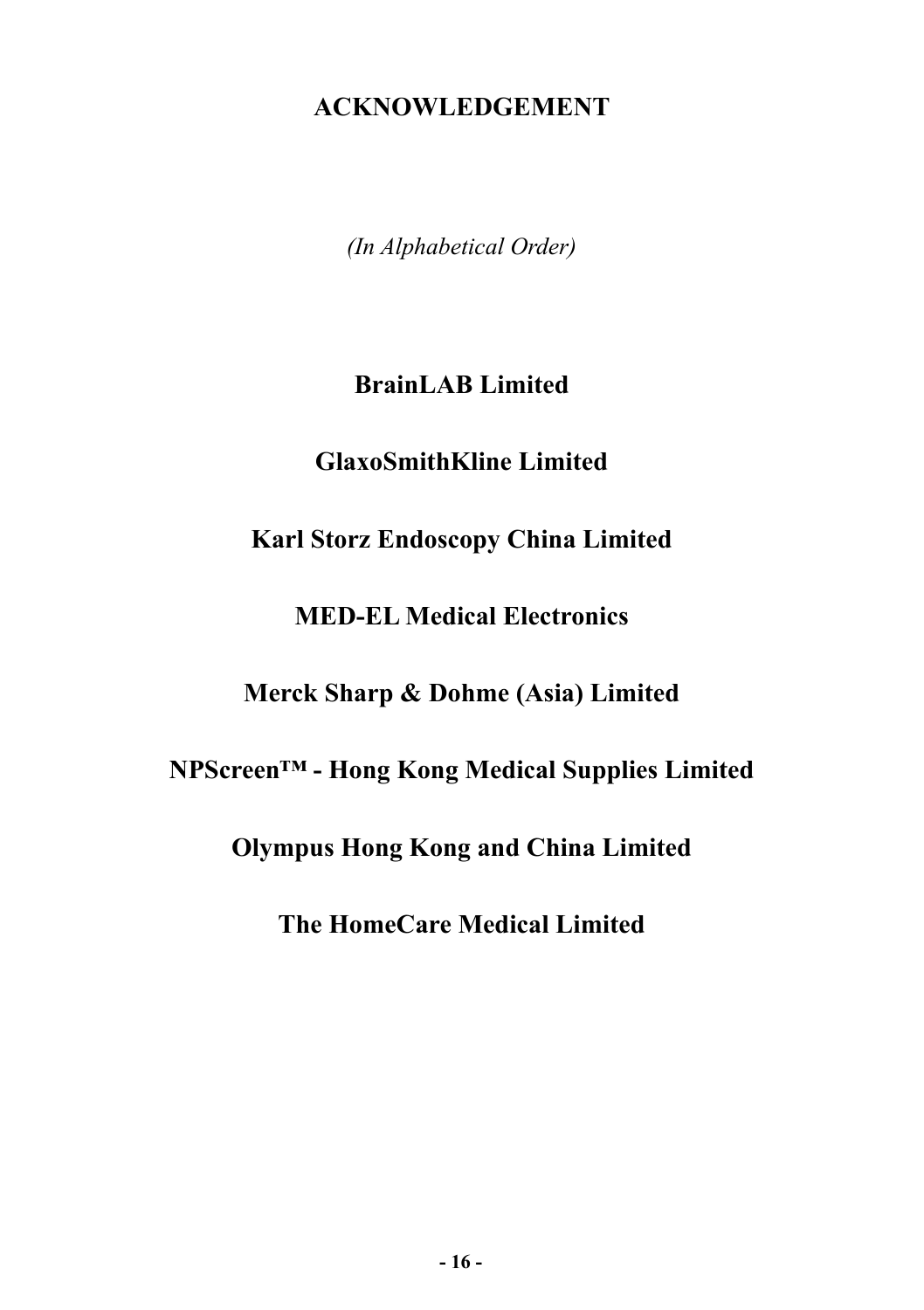#### 香 港 耳鼻喉 科 醫 學 院 The Hong Kong College of Otorhinolaryngologists

#### **College Secretariat**

Room 806, Hong Kong Academy of Medicine Jockey Club Building 99 Wong Chuk Hang Road, Aberdeen, Hong Kong Tel: (852) 2871 8733 Fax: (852) 2904 5035 E-mail: info@hkcorl.org.hk Website: http://www.hkcorl.org.hk